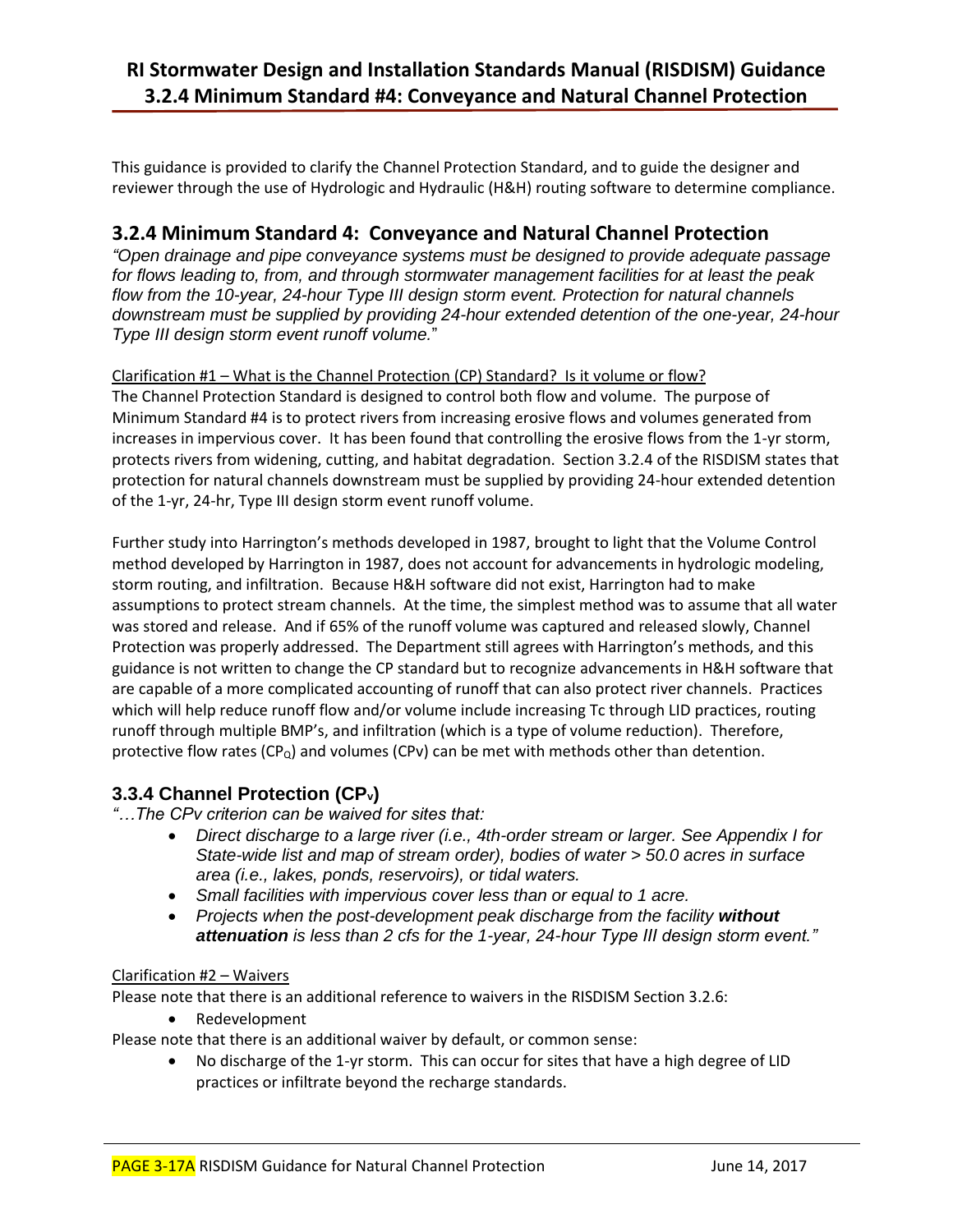# **RI Stormwater Design and Installation Standards Manual (RISDISM) Guidance 3.2.4 Minimum Standard #4: Conveyance and Natural Channel Protection**

Bullet #3 states that the post-development peak discharge from the facility **prior to any attenuation** is less than 2 cfs for the 1-year, 24-hour Type III design storm event. Please note for each receiving waterbody (RIDEM waterbody identification number) the total 1-year 24-hour drainage discharge from all collected stormwater drainage systems (pipes and swales) prior to entrance into any proposed treatment and/or detention practice is limited to less than 2 cfs, otherwise management of CPv is required.

## **3.3.4 Channel Protection (CPv)**

*"…For facility sizing criteria, the basis for hydrologic and hydraulic evaluation of development sites are as follows:*

- *The models TR-55 or TR-20 (or approved equivalent) shall be used for determining the CPv.*
- *The Rational Method may be used for sizing the conveyance system.*
- *Off-site areas draining to proposed facility shall be modeled as "present condition" for the one-year storm event.*
- *The length of sheet flow used in time of concentration (tc) calculations is limited to no more than 100 feet for post-development conditions.*
- *The required minimum CPv shall be computed using the methodology developed in 1987 by Harrington (See Appendix H.4) or by calculating 65% of the direct runoff volume from the post-development 1-year, 24- hour Type III storm…."*

### Clarification #3 – Facility Sizing Criteria and Hydrologic and Hydraulic Evaluation

H&H modelers must accurately represent the site and some of the sizing criteria in Section 3.3.4 are assumed in principal, but were not clearly listed in the Manual. The following is provided to answer many common questions have been asked with regards to hydrologic basis.

**Sheet Flow -** It is important to clarify that facility (or storage practices and orifice) sizing criteria does not include sheet flow runoff. Which means that evaluation of sites should only include the stormwater that is captured and conveyed. Sheet flow to streams is **not included** in volume or peak flow calculations.

**Point of Study (POS) -** Multiple discharges to the same receiving water body have cumulative impacts. Each project must evaluate the applicability of and compliance with CP for each river and therefore, POS must be appropriate. For example, if the site's drainage system has 3 outfalls, 2 of which discharge to Stream A and the third outfall discharges to a roadway drainage system discharging to Stream B, the engineer will need to clearly present the project's drainage system as 2 Points of Study and comply with the conveyance standard and the natural channel protection standard for the POS discharging to Stream A and the POS discharging to Stream B.

- POS #1 (Stream A) CP is evaluated for reduced discharges from the 2 outfalls, (detention basin #1 and the swale);
- POS #2 (Stream B) CP is evaluated for reduced discharge from detention basin #2.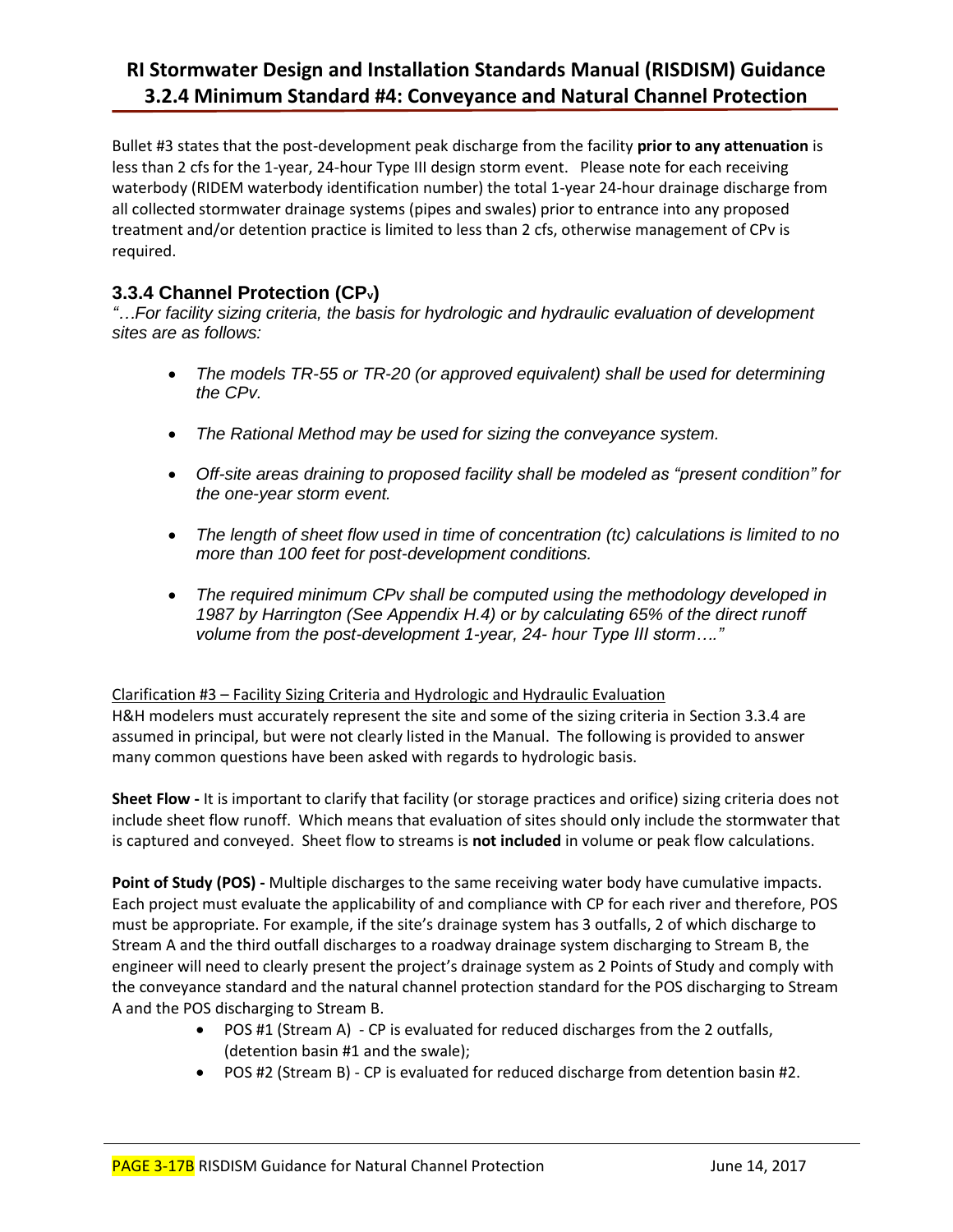# **RI Stormwater Design and Installation Standards Manual (RISDISM) Guidance 3.2.4 Minimum Standard #4: Conveyance and Natural Channel Protection**

### Clarification #4: Methodology

Given the statements that this guidance has been provided to assist the reviewer and the engineer with evaluating the Channel Protection (CP) Standard for either Method #1 (runoff volume capture as stated in the manual) or Method #2 (routing software which abides by the same principals).

For all methods the following apply:

- **Vr** = runoff volume from the post development 1-year, 24-hour, Type III storm generated by the drainage areas (sub-watersheds) that discharge to piped and/or swale collection systems that will eventually discharge to the point of study (cf or acre-ft).
- **T** = extended detention time of 24 hours.
- **CPQAVG =** Average allowable release rate (cfs) for Channel Protection; or the roughly uniform rate of discharge over a 24-hour duration discharged from the **CPV**. This is used to design the orifice when method #1 (runoff volume capture) is chosen.

**Step 1)** Select Method #1 or Method #2 and follow the steps outlined within each method:

**Step 2)** Calculate the total runoff volume at the POS for the post-development 1-year, 24-hr, Type III storm, **Vr**. Either of the approved models listed above may be utilized to determine **Vr**.

### **Method #1 (Harrington and runoff volume capture) – CP Standard for compliance is CP<sup>V</sup> and CPQAVG:**

a) Calculate the volume of runoff to be captured or stored,  $CP_V$ :

**CP<sup>V</sup>** (cf) **= Vs** (cf) **= 0.65 \* Vr** (cf)

or, further utilize the Harrington Method as described in Appendix H for a capture coefficient other than 0.65 (**NOTE**: most adjustments are less than 5% with the Harrington Method)

**CP<sup>V</sup> = Vs=** required minimum channel protection storage volume (cf).

- b) Size the basin according to the required storage
- c) Calculate the appropriate rate:

**CPQAVG** (cfs) **= CPV/ T = CP<sup>V</sup> /(24 hrs\*3600**sec/hr**)**

d) Size the orifice that releases the volume from the basin at the appropriate rate.

**A= CPQAVG / Cd (2gh)1/2** or **A = CPQAVG/0.6\*(2\*32.2\*h)1/2** where, A = orifice area (ft<sup>2</sup>)  $g$  = gravitational constant (use 32.2 ft/sec<sup>2</sup>)  $Cd =$  orifice coefficient (assume  $Cd = 0.6$ )

e) Set the orifice elevation and then determine **h**(ft), the average height of water over the orifice, where: